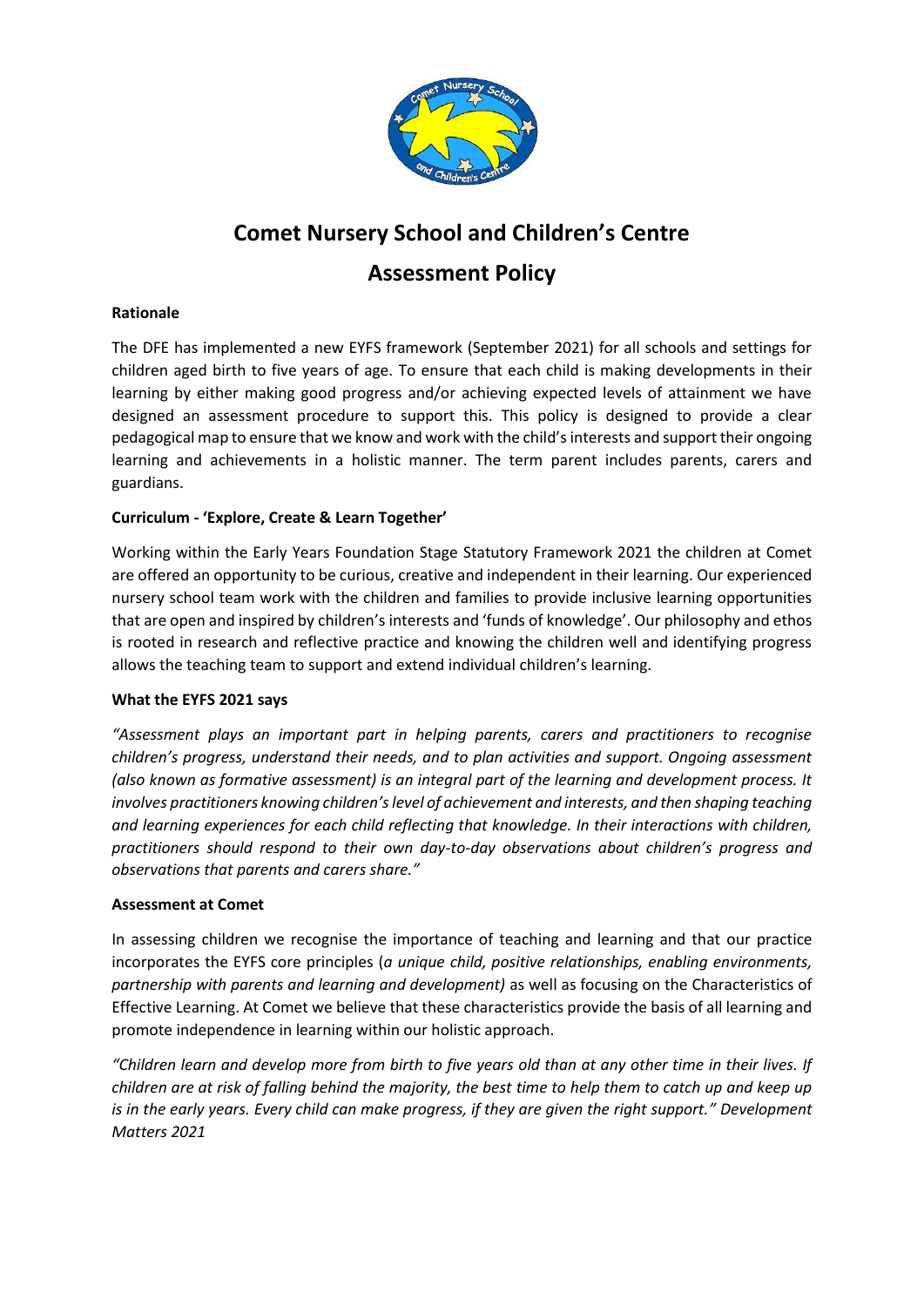### **Assessment procedure at a glance**

| What we will do                                                                                                                                                                                                                                                                                                                                  |                                                                      |                                                                                     |                                                                                                                                                                                          |  |  |
|--------------------------------------------------------------------------------------------------------------------------------------------------------------------------------------------------------------------------------------------------------------------------------------------------------------------------------------------------|----------------------------------------------------------------------|-------------------------------------------------------------------------------------|------------------------------------------------------------------------------------------------------------------------------------------------------------------------------------------|--|--|
| <b>First term</b>                                                                                                                                                                                                                                                                                                                                | <b>Further terms</b>                                                 | Last term                                                                           | Parent<br>partnerships                                                                                                                                                                   |  |  |
| Welcome story of the<br>child's first week for all<br>children<br>Children are observed<br>during play and while<br>participating in other<br>experiences such as<br>outings<br>Assessment profile at 6<br>weeks<br>Special Book monthly<br>input with child and key<br>person<br>Half termly school<br>awareness and pupil<br>progress meetings | Individual Learning<br>story for all children<br>in Sun & Star Rooms | Individual Learning<br>story for all children<br>in Sun & Star Rooms                | Home/nursery visits<br>before start date<br>Termly parent<br>consultation<br>meetings with key<br>person<br>Special books to go<br>home on a regular<br>basis, encourage<br>parent voice |  |  |
|                                                                                                                                                                                                                                                                                                                                                  | Termly assessment<br>profile for all children                        | Summative report for<br>children transitioning<br>to primary school                 |                                                                                                                                                                                          |  |  |
|                                                                                                                                                                                                                                                                                                                                                  |                                                                      | Goodbye<br>story<br>for<br>children moving from<br>Moon Room to the<br>main nursery |                                                                                                                                                                                          |  |  |

# **Special Educational Needs & Disabilities (SEND)**

When supporting pupils with additional needs it is important that small steps are identified to ensure progression. At Comet we adopt the 'graduated approach' to assessing our pupils with SEND. The cycle of action is to *assess*, *plan, do* and *review*. We work with closely with parents, staff and multi-agencies to identify and agree the following:

- the outcomes being sought for the child
- agreeing SMART targets
- the interventions and support to be put in place
- the expected impact on progress, development, behaviour
- date for review

Children identified with SEND will have personalised support plans which are reviewed termly in order to evaluate the impact and identify further next steps.

# **Progress Check at Age Two**

When a child is aged between two and three, we review progress and provide parents with a short written summary of their child's development, focusing in particular on communication and language, physical development and personal, social and emotional development.

If there are significant emerging concerns (or identified SEN or disability) we develop a targeted plan to support the child. This summary highlights areas where: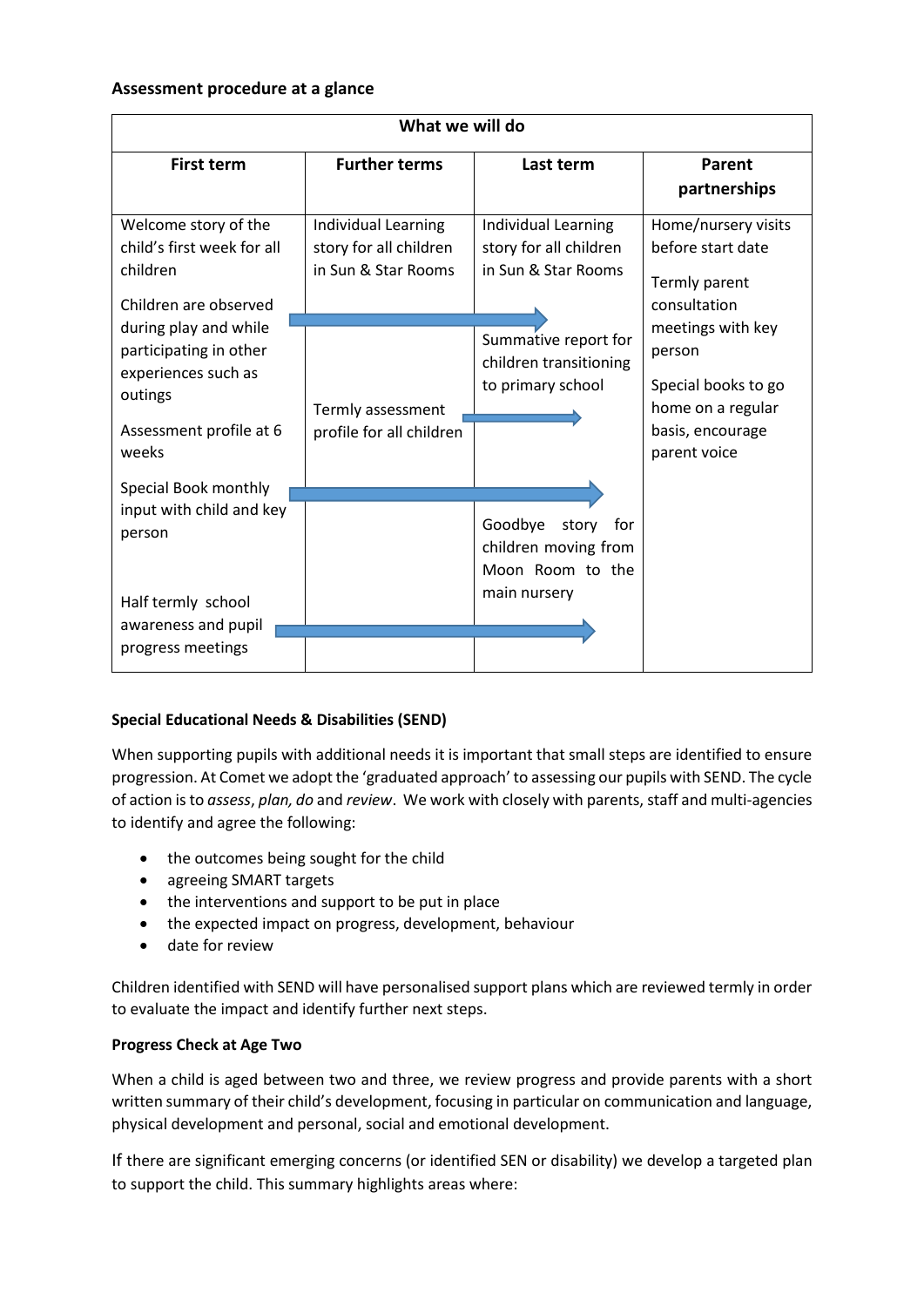- good progress is being made
- some additional support might be needed
- there is a concern that a child may have a developmental delay (which may indicate SEN or disability

## **Special Books**

All children have a Special Book, this is a visual and tangible assessment tool to outline the children's learning journey throughout their time at Comet. Each month the key person will add between 2-4 pages of evidence of the child's learning and participation at nursery. Annotated comments highlight the child's learning including the child's voice and any learning questions. The key person will complete this activity with the child, encouraging the child to talk about their learning. This also works as a selfassessment tool for the children as they revisit work/photos and notice what they can do now!

## **Learning Stories**

Moon Room – all children with have a Welcome and Goodbye Story. These will focus on the children's interests, what they enjoy doing and their learning journey.

Sun & Star Room – children have a Welcome story and then a Learning Story each term.

Learning stories should reflect the child's learning and be focused on a significant piece of learning that the practitioner has noticed that the children has been interested or involved in. Learning Stories are based on the work of Margaret Carr and Wendy Lee and were developed in New Zealand. At Comet we us this Learning Story approach as a form of observation that is written in a narrative story format. Both the Learning Stories and the Special books are written to the child and create a narrative story format.

### **Key person file**

The keyperson file is where all observations are collated in the area of learning. These incidental observations provide a snapshot of the child's learning, language used and interactions. They build to provide a picture of the child and will be used to inform the practitioner as well as used in parent consultations as part of the discussions process.

# **Pupil Progress and School Awareness meeting**

Half termly pupil premium team discussion of each child within the class. Any concerns are bought to the School Awareness meeting the following week. These meetings provide an opportunity to talk about the child's development and challenges. It will also focus on early intervention to support children who may need extra support, during this time we will also discuss any family/home concerns, SEND support, signposting to the children's centre and other services as well as attendance.

# **Tracking children's developments and progress**

Every term the teachers will complete the 'Children's Termly Summary' this will provide information on the children's progress in line with the revised EYFS framework. Based on teacher knowledge and all of the assessments procedures stated above a best fit judgement of 'not yet' or 'on track' will be attributed to the child's termly progress. A short review will also be part of this process and will be linked to the Characteristics of Effective Learning providing an overview of the child's learning and development for that term. Within this summary there is a section for next steps and parental information.